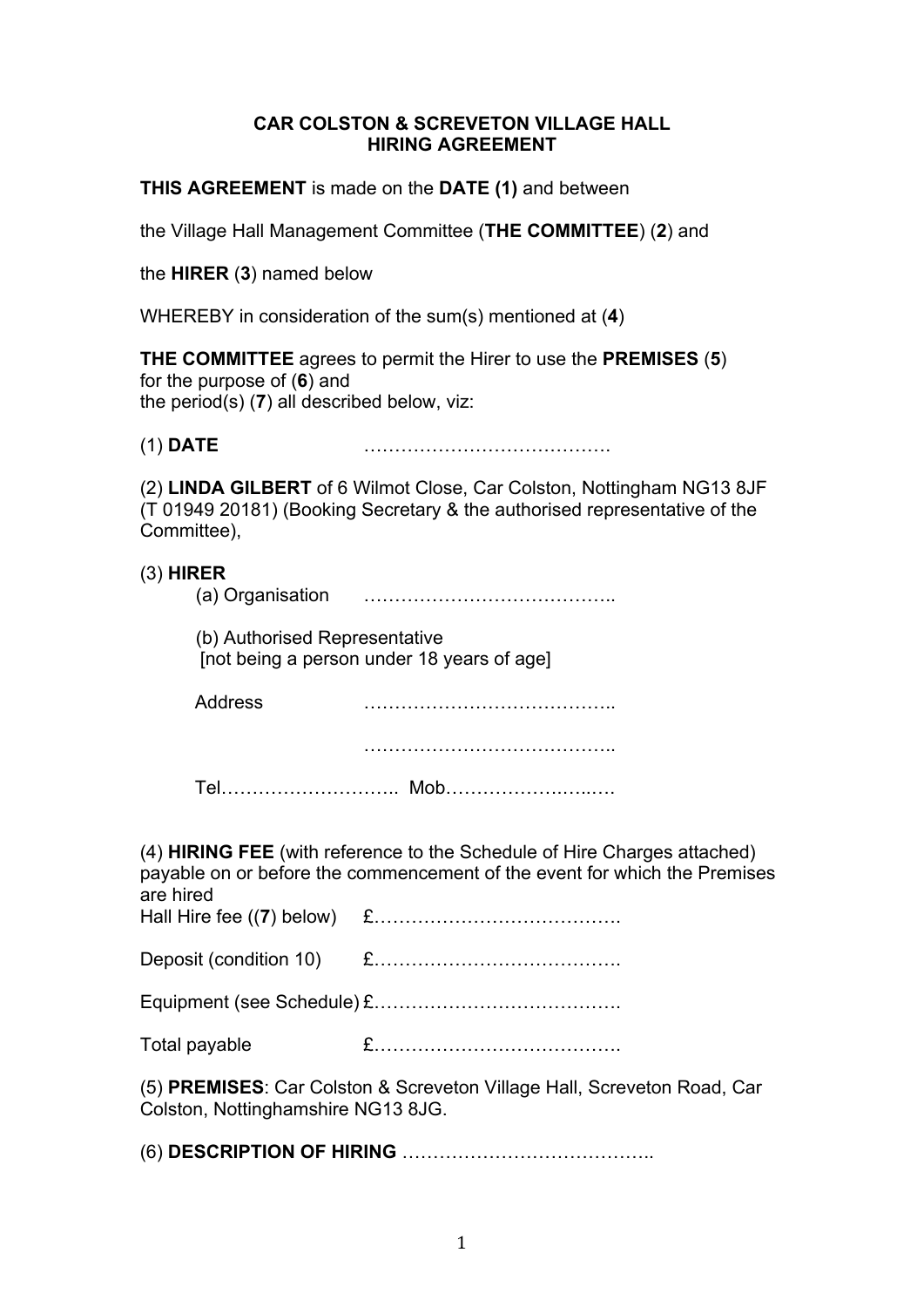# (7) **PERIOD OF HIRING**

| <b>Date</b>         |                                                                               |
|---------------------|-------------------------------------------------------------------------------|
| <b>Hours</b>        |                                                                               |
| <b>Hours booked</b> | $[]$ hours $@$ £ per hr]<br>$[$ hours $@$ £per hr]<br>$[$ hours $@$ £ per hr] |
| <b>Hiring Fee</b>   |                                                                               |

(8) **THE HIRER** agrees with the Committee to observe and perform the provisions and stipulations contained or referred to in the Committee's Standard Condition of Hire for the time being in force as annexed hereto (an understanding of which the Hirer acknowledges)

(9) **THE HIRER** acknowledges receipt of and will comply fully with the EMERGENCY ACTION PLAN for the Premises a copy of which is attached and displayed at the Premises

(10) **IN THE EVENT** of the Premises or any part thereof being rendered unfit for the use of which it has been hired the Committee shall not be liable to the Hirer for any resultant loss or damage whatsoever

(11) **ALL HEATING POWER AND LIGHTS** must be extinguished at the end of the Period of Hiring. Care should be taken to switch of the heating master switch, the water heater in the bar, the kitchen cooker and hot water boiler and all lights. Failure to switch off lights and appliances will make the Hirer responsible for additional costs as follows

Lights 50p per hour and Power £1.50 per hour. The number of hours to be calculated from 1 hour after the event is due to end to the time the live lights or power fittings are discovered.

(12) **THE COMMITTEE** can accept no responsibility for loss or damage to any valuables, property or articles belonging to those using the Premises and brought onto the Premises, such articles to be at the owner's risk. Similarly the Committee can accept no responsibility for damage to vehicles in the car park or for the security of goods left therein. Cars parked in the car park are at the owner's risk.

**AS WITNESS** the hands of the parties hereto

| <b>SIGNED</b> | By the person named at 2 above on behalf<br>of the Village Hall Committee at 2 above   |
|---------------|----------------------------------------------------------------------------------------|
| <b>SIGNED</b> | By the person named at 3(b) above on behalf of the<br>organisation names at 3(a) above |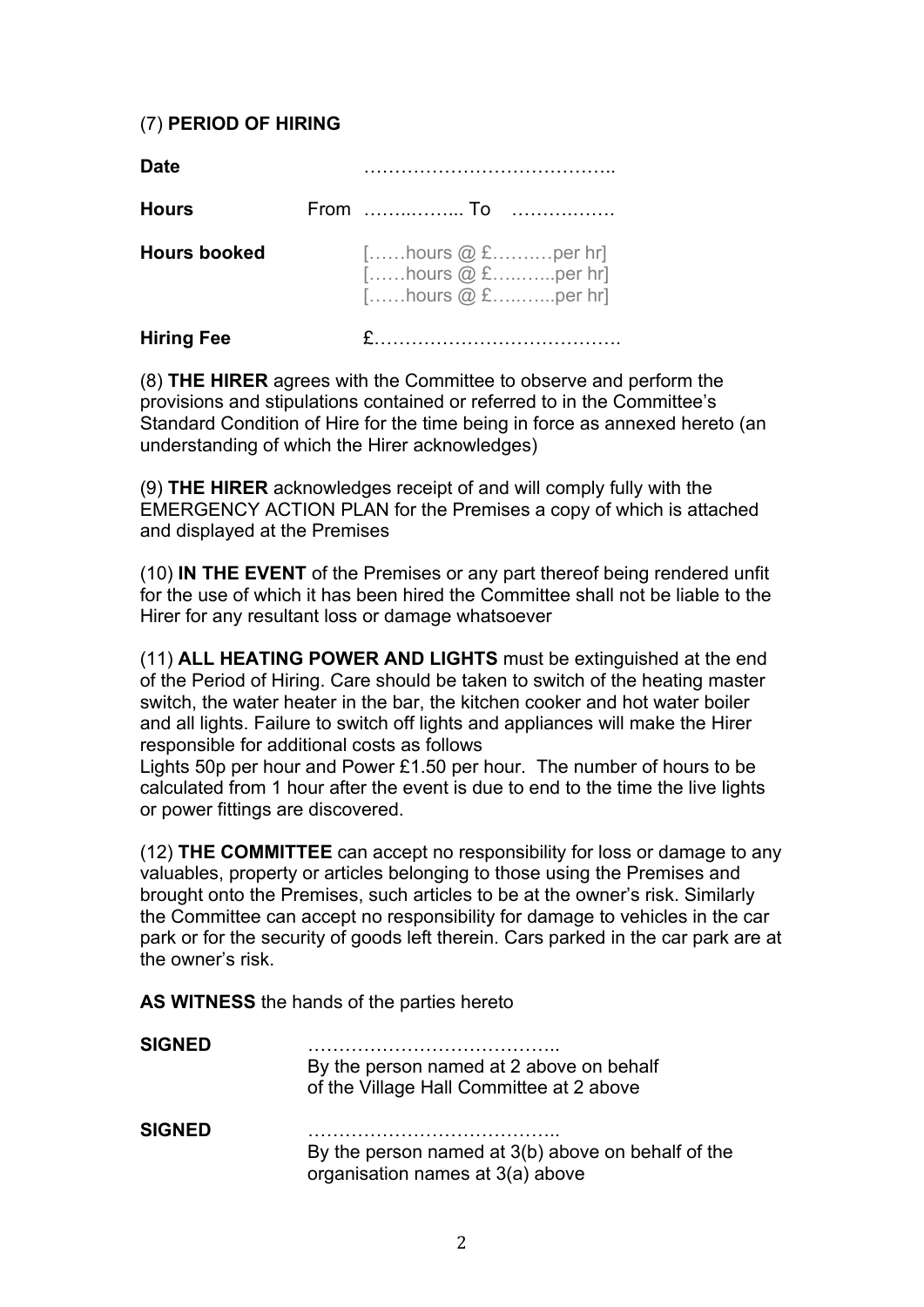## **CAR COLSTON & SCREVETON VILLAGE HALL STANDARD CONDITIONS OF HIRE**

**Note**: Should the Hirer be in any doubt as to the meaning of the following the Hirer should immediately contact the Hall Booking Secretary for clarification

- 1. THE HIRER will, during the period of hiring, be responsible for the supervision of the Premises, the fabric and the contents, their care, safety from damage – however slight – or change of any sort and the behaviour of all persons whatever their capacity, including proper supervision of car parking arrangements so as to avoid obstruction of the highway.
- 2. THE HIRER will be responsible for the safety and supervision of all young children and vulnerable adults while at the Premises.
- 3. (1) THE HIRER shall not use the Premises for any purpose other than that described in the Hiring Agreement and shall not sub-hire or use the Premises or allow the Premises to be used for any unlawful purpose or in any unlawful way nor do anything or bring onto the Premises anything which may endanger the same or any insurance policies in respect thereof nor allow the consumption of alcoholic liquor thereon without written permission.

(2) THE HIRER shall not exceed the maximum permitted number of people appropriate to the nature of the event.

Maximum capacity 190 people.

Dancing 100 people.

Dining 80 people using straight tables with seating either side.

Please refer to the Booking Secretary for occupancy figures for alternative arrangements eg round tables.

- 4. THE HIRER shall be responsible for obtaining a Temporary Event Notice Licence from Rushcliffe Borough Council (*having first obtained the approval of the Committee*) if needed for the sale of intoxicating liquor and for the observance of the same.
- 5. THE HIRER shall be responsible for obtaining the appropriate music licence from Phonographic Performance Limited in respect of the playing of recorded music. The Hall holds a joint licence issued by the Performing Rights Society Limited on behalf of both PRS for music and PPL which covers all live music played on the Premises and all recorded music played by not for profit organisations.
- 6. THE HIRER shall comply with all conditions and regulations made in respect of the Premises by the local authority and any other relevant authority particularly in connection with any event which includes public dancing or music or other similar public entertainment or stage plays. Details of the Hall Premises Licence can be obtained from the Hall Booking Secretary.
- 7. THE HIRER shall be responsible for ensuring that all lifting and carrying of tables, chairs and any other equipment provided by the Committee for use with the Hall shall be done with care and carried out in accordance with relevant guidance.
- 8. THE HIRER shall comply with the requirements of the Emergency Action Plan for the Premises for the time being in force as annexed hereto (an understanding of which the Hirer acknowledges). In particular, the Hirer shall note the position of all Fire Exits and these shall be kept clear at all times. The Committee encourages all regular users to carry out regular (at least once every six months) fire practices and report any issues arising to the Hall Booking Secretary or other member of the Committee.
- 9. THE HIRER acknowledges that no smoking is permitted on the Premises.